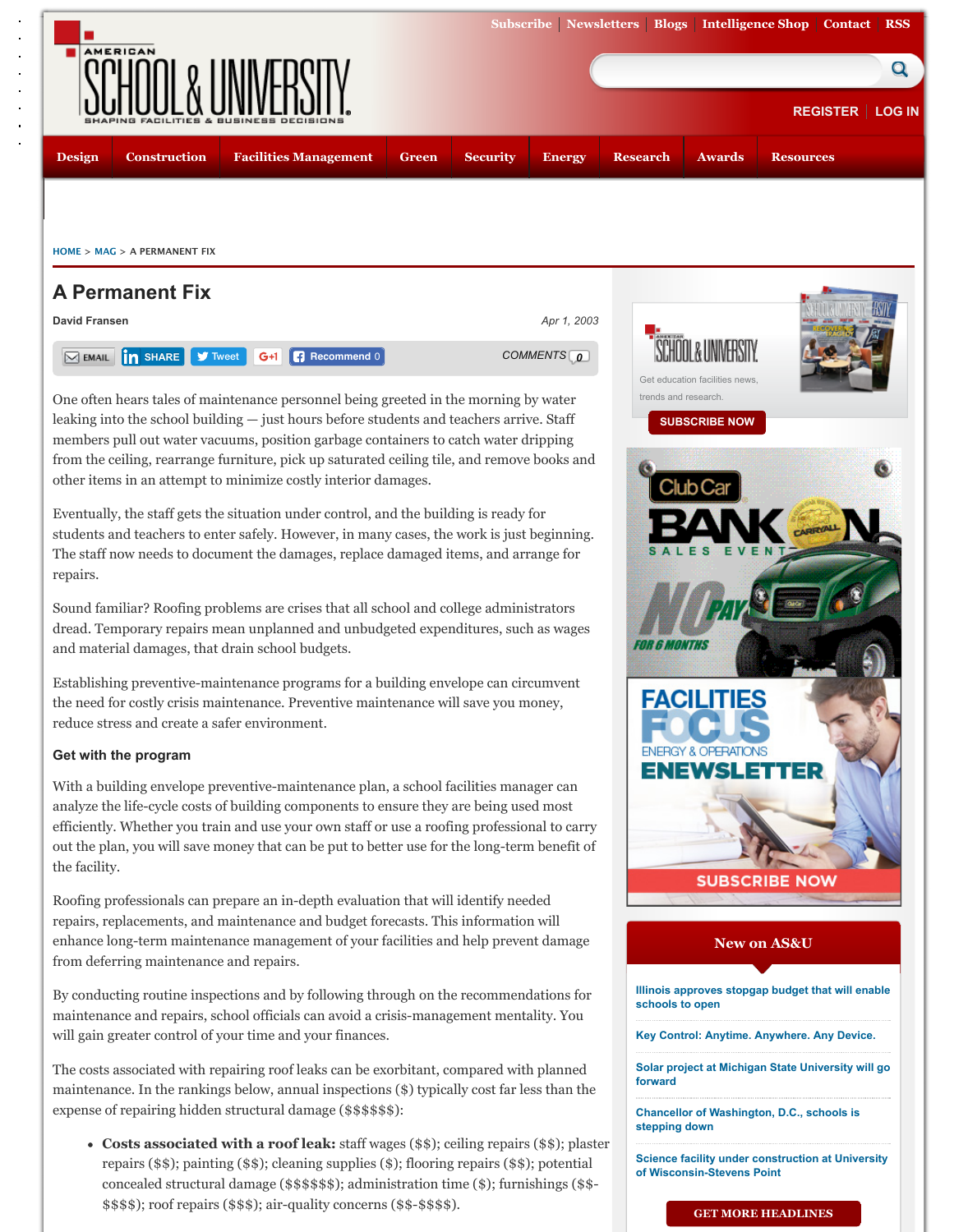**▸ 25**

Percentage of rural/small town schools with roofs rated as less than adequate.

*Source: U.S. Department of Education, National Center for Education Statistics, Condition of America's Public School Facilities: 1999*.

| $\mathbb{H}^+$<br><b>REPRINT</b><br><b>A</b> PRINT | SHARE V Tweet<br>SAVE                                           | $G+1$ | <b>Recommend 0</b> |
|----------------------------------------------------|-----------------------------------------------------------------|-------|--------------------|
|                                                    |                                                                 |       |                    |
| Discuss this Article <b>Discuss</b>                |                                                                 |       |                    |
|                                                    |                                                                 |       |                    |
| NAME:                                              | Anonymous                                                       |       |                    |
|                                                    | Sign In or register to use your American School & University ID |       |                    |
| EMAIL:                                             |                                                                 |       |                    |
|                                                    |                                                                 |       |                    |
| YOUR COMMENT: *                                    |                                                                 |       |                    |
|                                                    |                                                                 |       |                    |
|                                                    |                                                                 |       |                    |
|                                                    |                                                                 |       |                    |
|                                                    | <b>SUBMIT COMMENT</b>                                           |       |                    |
|                                                    |                                                                 |       |                    |
| <b>Related Articles</b>                            |                                                                 |       |                    |
| <b>Know-How: Roofing</b>                           |                                                                 |       |                    |
| <b>Know-How: Roofing</b>                           |                                                                 |       |                    |
| <b>The Perfect Patch</b>                           |                                                                 |       |                    |
| <b>Know-How: Roofing</b>                           |                                                                 |       |                    |
| <b>More Inspections, Fewer Leaks</b>               |                                                                 |       |                    |
|                                                    |                                                                 |       |                    |